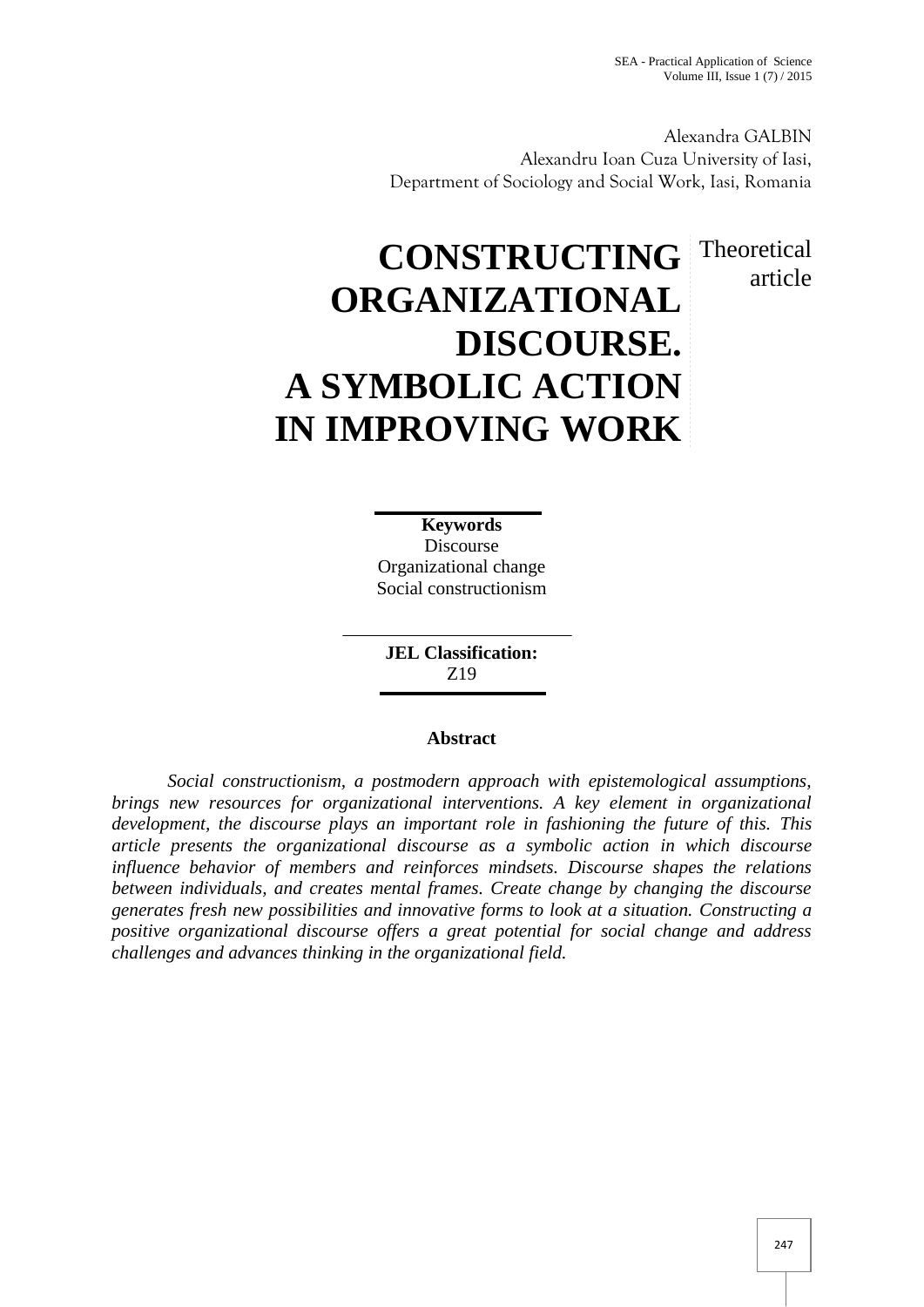## **Social constructionist perspective**

Our society is undergoing, affecting organizations and their form of functioning (Prahalad & Ramaswamy, 2004). Although many organizations make great efforts to restructure their organizations, embracing new strategies and different tools, most of them remain rooted in outdated concepts and old interventions that prevent the capacity to remain sustainable (Camargo-Borges & Rasera, 2013). According to Lusch (2007) a meaningful value co-creation is what guarantees today's organizations to move on, which open the door to much-needed theorizing and research. Promoting a co-creation, all the stakeholders contribute to create, transform and determine value to organizations. There is a need to embrace a more inclusive approach, co-creating value by taking into account the expressed needs and wishes of people (Payne, Storbacka, & Frow, 2008; Prahaland, 2004).

Gergen (1994) propose a new perspective, social constructionism that focuses on the processes of understanding and addressing changes in the postmodern society, in a wider sense, but specifically on organizations. Social constructionism may be defined as a perspective which believes that a great deal of human life exists as it does due to social and interpersonal influences (Gergen, 1985, p. 265). Social constructionism is a theoretical movement that brings an alternative philosophical assumption regarding reality construction and knowledge production. Social constructionism considers that realities are created by people who communicate through language, each of them influencing and limiting the responses of others (Cojocaru, Bragaru, & Ciuchi, 2012). The constructionist approach emphasizes the ability to create realities through language, in its varied resources for forms of presentation, stimulating a process of (Camargo-Borges forms of presentation, stimulating a process of continuous creation (Cojocaru, 2005; Cojocaru, 2013). The meanings are socially constructed via the coordination of people in their various encounters (Gergen & Gergen, 2012), hence it is always fluid and dynamic. Social constructionism as a postmodern paradigm has important consequences for knowledge production in the organizational field. Is invites "openness to alternative ways of producing and presenting knowledge, which goes beyond traditional scientific texts, moving toward lively expressions of language that capture people" (Watkins, Mohr, & Kelly, 2011), generating new possibilities of doing research and interventions. Besides this, the option for the constructionist alternative has ethical implications. It is a way of thinking and doing that moves away from expertise-based, rational, hierarchical, and result-focused models going toward more participatory, co-creative, and process-centered ones. The knowledge has its roots

in shared interactions with others, gained through social exchanges, relationships, and dialogue (Gergen & Gergen, 2004). Burr (2003) notes that "knowledge is therefore seen not as something that a person has or doesn't have, but something that people do together" (p. 9). Language, a fundamental aspect for the process for knowledge production, is not conceived of as describing and representing the world, but as a way of constructing it, being a form of social action. From a social constructionist perspective, language is more than just a way of connecting people. People "exist" in language. Language gains its meaning from its use in context (Burr, 2003; Gergen, 1994; McNamee, 2004). Social constructionism is very sensitive to changes, generating new forms of practices and behavior, being a useful approach to address and embrace changes in context. From a constructionist perspective, organizations are seen as "potentially fluid field of meaning making" (Gergen, 2009, p. 321), being an ongoing process of development. This paradigm generates specific implications regarding practical interventions to the field of organizational development by reviewing well established concepts to propose innovative practices (Anderson & Burney, 1997; Cunliffe, 2002; Hosking & McNamee, 2006). This approach is a good way to "analyze the ways realities are created within organizations as a result of interactions between individuals and of the significations they assign to these realities" (Cojocaru et al. 2012).

This approach brings in concepts such as language, discourse, dialogue, imagination, co-creation, and meaning-making, creating a "hybrid toolbox" to be used by managers, supervisors, group members and of course by each member of organizations as for organizational interventions  $\&$  Rasera, 2013). These resources offer them a blink to discover how useful they can be, stimulating professionals/practitioner's creativity to develop new possibilities to improve work, influencing the future of organizations. The social constructionism opens space for a variety of alternative intelligibilities. The challenge is to expand the possibilities of understanding and to look at a situation.

**Discourse a symbolic action.** Social constructionist perspective sees the discourse an essential process of building, creating and transforming organizations. The discourse is a particular form of speech and can be analyzed in a constructionist manner as textual analysis. This postmodern approach places discourse at the centre of sense making (Weich, 1995) and the ongoing social creation of reality. Berger and Luckmann suggested (1966) that social reality is known to individuals in terms of symbolic universes constructed through social interaction. The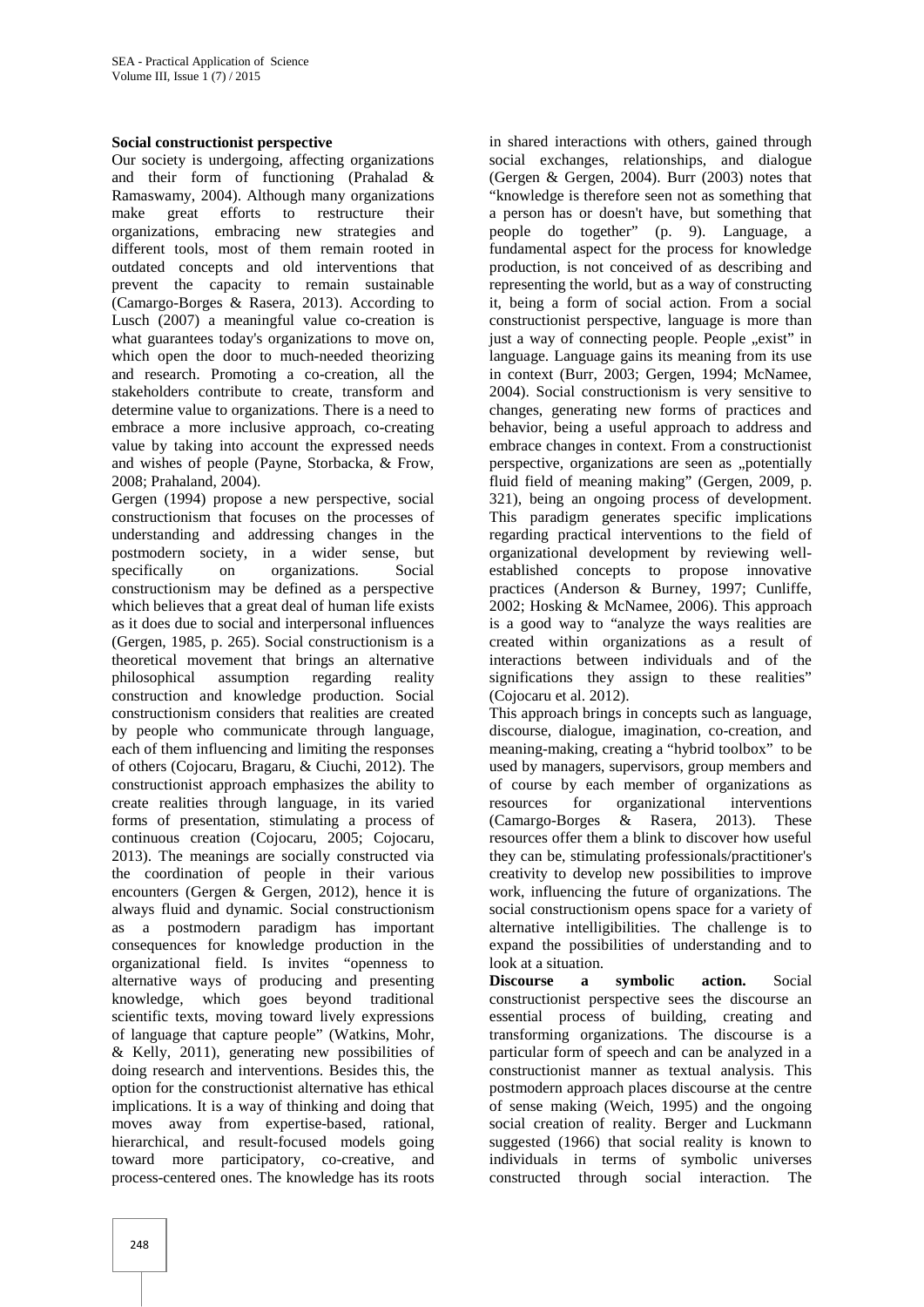language is viewed as the "most important sign system of human society" (Berger & Luckmann, 1966, p. 51) and discursively mediated experience in organizational settings (Alvesson  $&$  K rreman, 2000). The discourse generates involvement and promotes change in organization. "Thinking differently requires speaking differently" (Lakoff, 2004). "Communication represents not only the primary mechanism of change in organizations, but for many types of change may constitute the outcome as well" (Lewis, 2006, p. 46). Discourse as symbolic action views reality as a social construction and individuals as symbolic universes constructed through social interaction (Morgan & Smircich, 1980). The attention is not focused on the individual, but on the network of interactions between individuals (Cojocaru et al. 2012). Different understandings are welcomed, the focus being on the potential of multiple local realities that can be shared (Gergen, McNamee, & Barrett, 2001).

In the organizational context, the discourse occurs when organizational members construct a shared sense of their identities, their organization, and specific ways to discourse and act (Cunliffe, 2001). By developing a social ontology of discourse allows the understanding, and the development of the entities, powers, and mechanism at work (Elder-Vass, 2011).The discourse is the principal means by which organization members create a coherent social reality that frames their sense of who they are. Organizations exist only as far as their members create them though discourse (Mumby  $\&$  Clair, 1997, p. 181). How things are framed and talked about becomes a significant context, "shaping how people think about and respond to any situation" (Marshak & Grant, 2008). Organizational discourse as symbolic action offers a better way to understand the nature of organizational change. Discourse creates mental frames that are "metacommunicative" (Bateson, 1972, p. 188). According to Phillips & Brown (1993) discourse is not simply symbolic, but at a broader level of framing evokes particular associations through connotation and invites others to view the world in these terms. Its interest in how narratives, texts, conversation and other forms of communication influence and shape organizational processes, behavior and change, creates and reinforces mindsets (Marshak & Grant, 2008). Discourse creates change by enabling participants to frame new shared meanings. It is not focused on finding the "right way" to do things, but to create a framework in which people can feel connected and want to be involved. "Discourse is everything and everything is discourse" (Grant, Hardy, Oswick, & Putnam, 2004). Discourse does not merely describe things, it does things (Potter & Wetherell, 1987; Grant, Keenoy & Oswick, 1998). Studying

discourse is a powerful way to explore the processes of the organizational life (Hardy, Palmer, & Phillips, 2000).

Constructing a positive organizational discourse offers a great potential for social change and address challenges and advances thinking in the organizational field. The focus on what is locally viewed as positive, what works, and what is energizing within an organization, has better results (Cooprrider & Whitney, 2005). Discourse invites openness to alternative ways of producing and presenting knowledge, which goes beyond traditional scientific texts, moving toward lively expressions of language that capture the imagination of people (Watkins et al. 2011). Changing the discourse involves changing the texts, the narratives and conversations that affect how people think and act (Bushe & Marshak, 2009). This makes the discourse as an important tool for organizational change, for example, strategies, structures, rewards and processes (Marshak & Grant, 2008). The organizations can improve their work by changing the conservation, by involving people to dialogue, and co-creating new possibilities for action. The discourse constructs a space of conversation. The conversation will not turn into action unless it modifies or changes discourse, producing new concepts, ideas, and subject positions (Hardy, Palmer, & Phillips, 2000). Our discourse has infinite human resources that can be enacted (Cooprrider & Whitney, 2005). The use of a positive discourse generates great potential for social change, new ideas, commitment and relational responsibility (McNamee & Gergen, 1999). Discourse lead to new organization realities, develop a sense of belonging and co-responsibility among all social actors involved.

## **References**

- [1] Alvesson, M., & K rreman, D.  $(2000)$ . "Talking the linguistic turn in organizational research: challenges, responses, consequences", *Journal of Applied Behavioral Science*, 36 (2), 136-158.
- [2] Anderson, H., & Burney, J. P. (1997). Collaborative inquiry: A postmodern approach to organizational consultation. Human Systems: *The Journal fs Systemic Consultation and Management*, 7, 177-188.
- [3] Bateson, G. (1972). *Steps to an ecology of mind*. London: Intertext.
- [4] Berger, P., & Luckmann, T. (1966). *The social construction of reality*, London: Penguin.
- [5] Burr, V. (2003). *Social Constructionism* (2nd ed.). New York, NY: Routledge.
- [6] Bushe, G. R., & Marshak R. J. (2009). Revisioning Organization Development: Diagnostic and Dialogic Premises and Patterns of Practice, *Journal of Applied Behavioral*